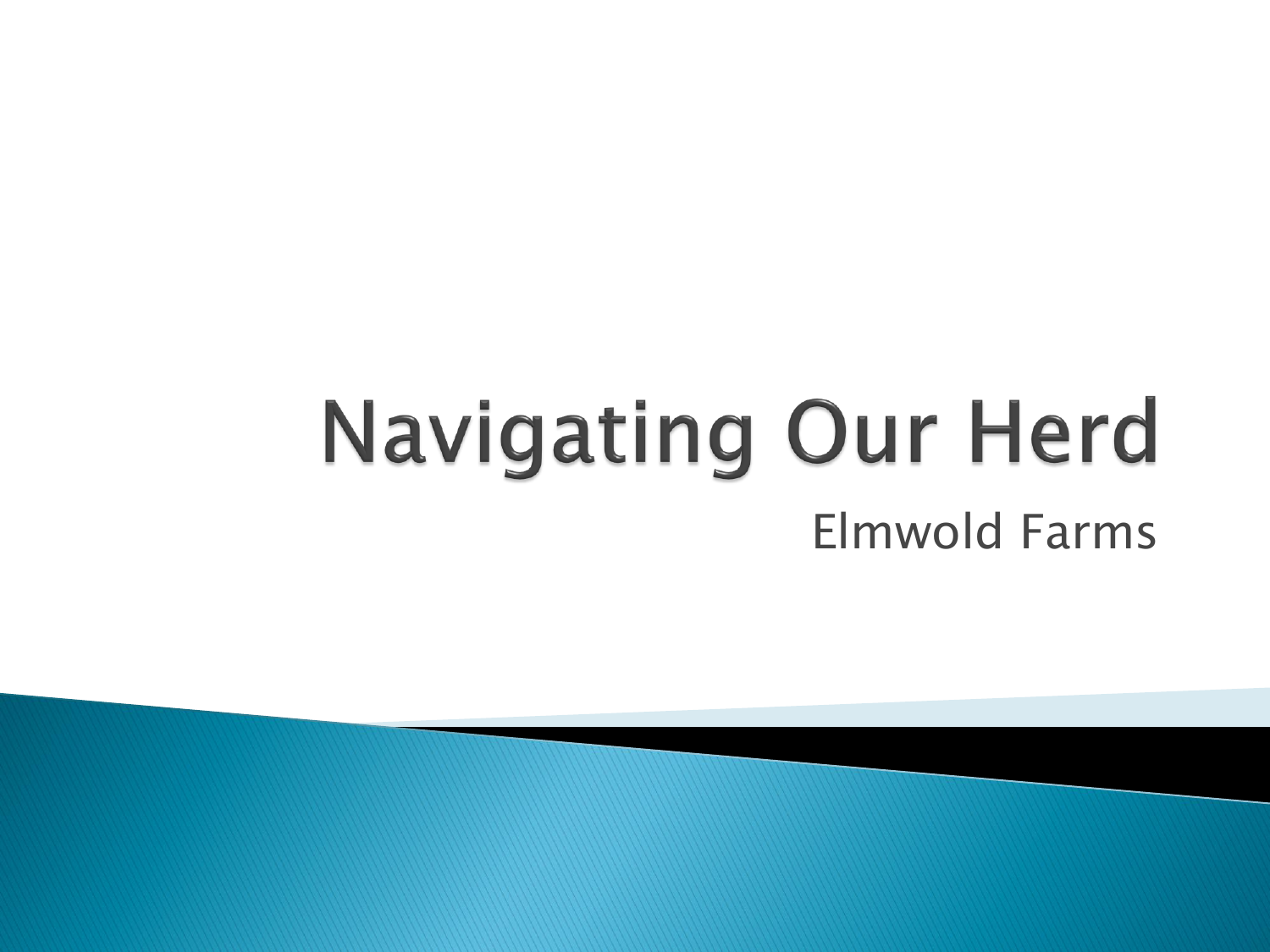# **Working Realities**

- ▶ We are in a restricted supply management system
- Fill quota with less cows
- ▶ Utilizing 65-75% of genetic potential
- ▶ \$425 per cow per year of maintenance feed
- **Learn how to manage top 10%**
- **Feed costs will continue to rise**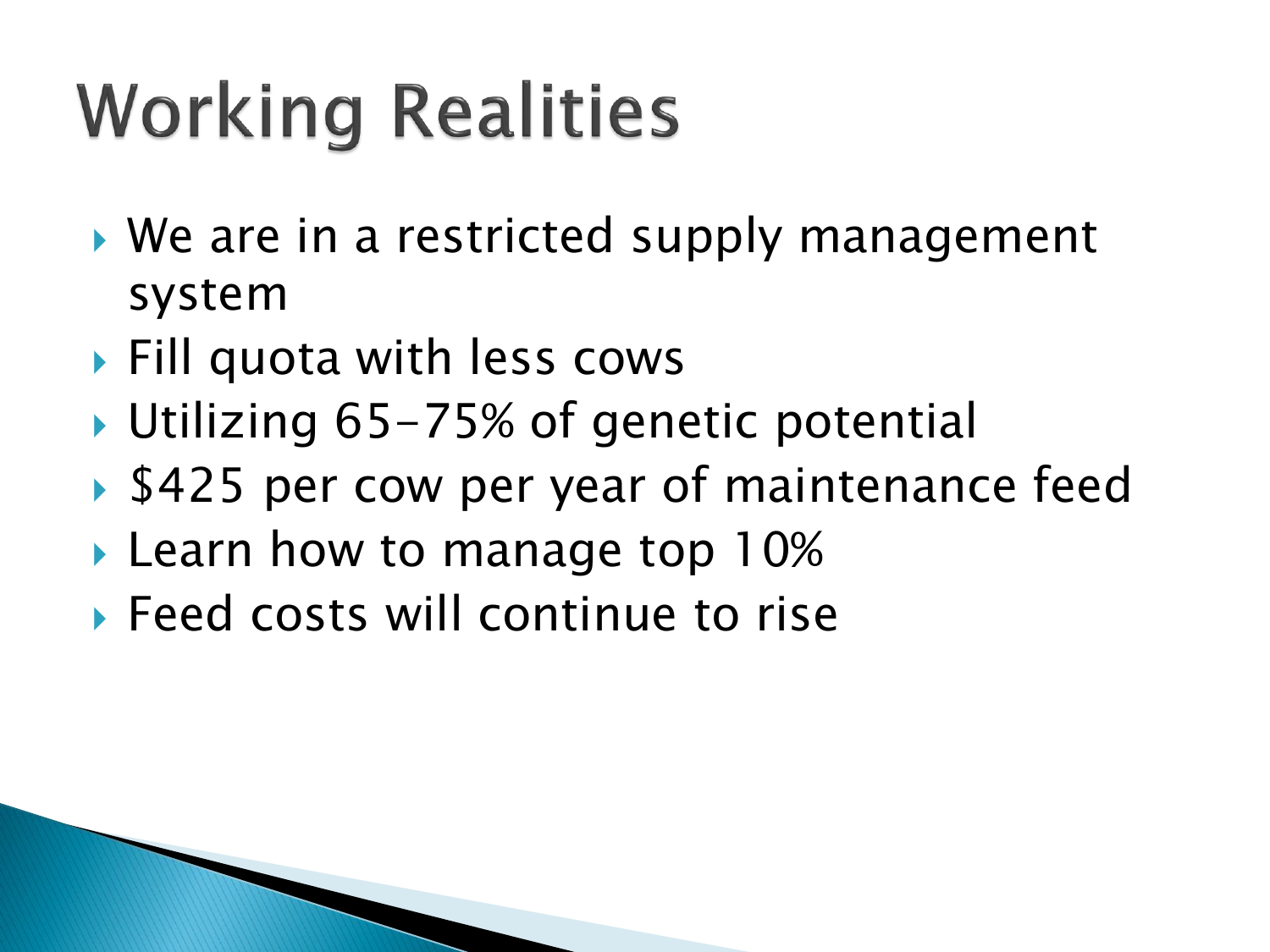#### **Focus**

- ▶ Improve calf management
- ▶ Improve transition cow management
- Maintain or improve reproduction performance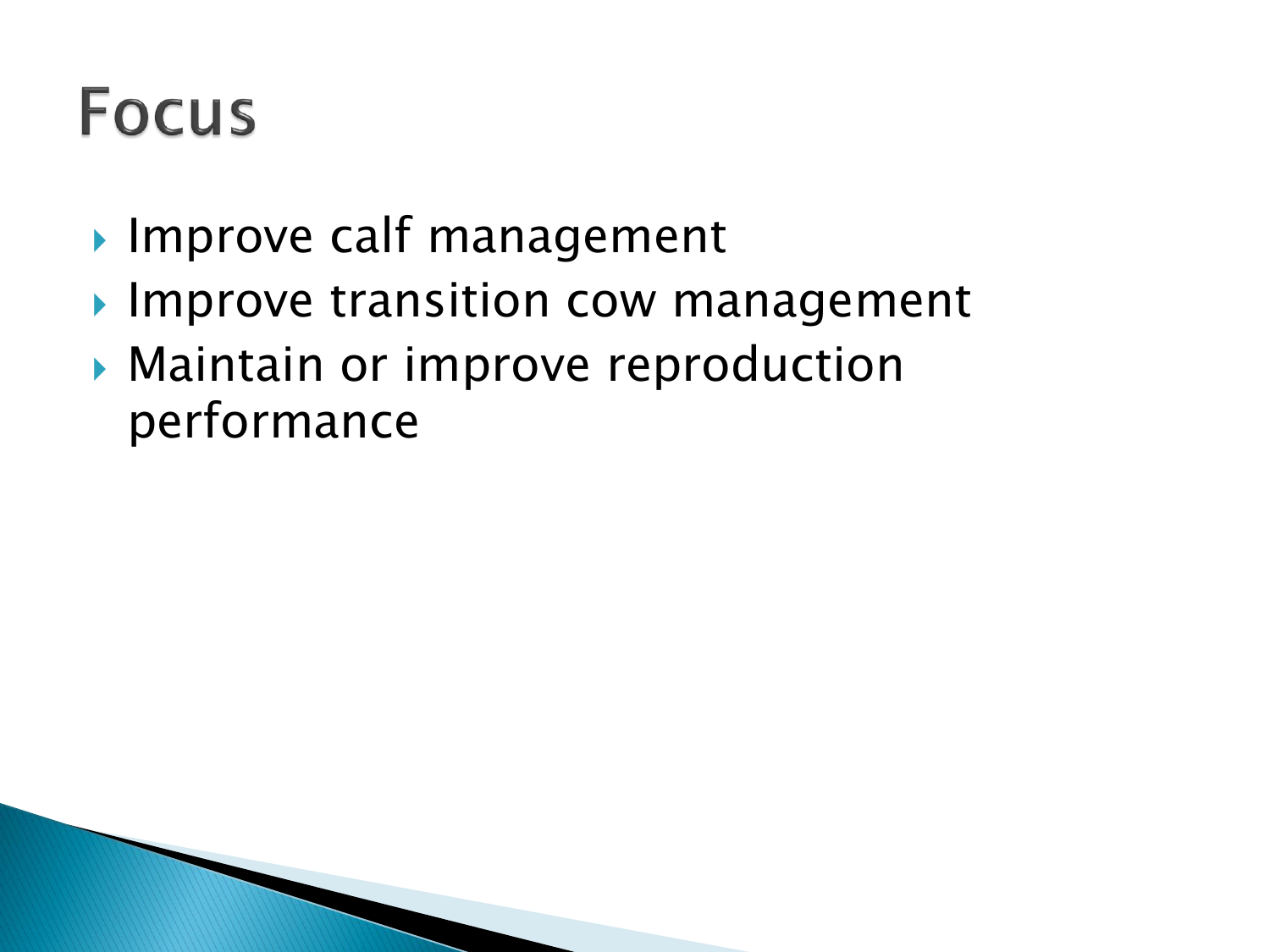#### **Herd Navigator**

- Does more than heat detection
- ▶ Heard about cow side testing at PDO conference 3 years ago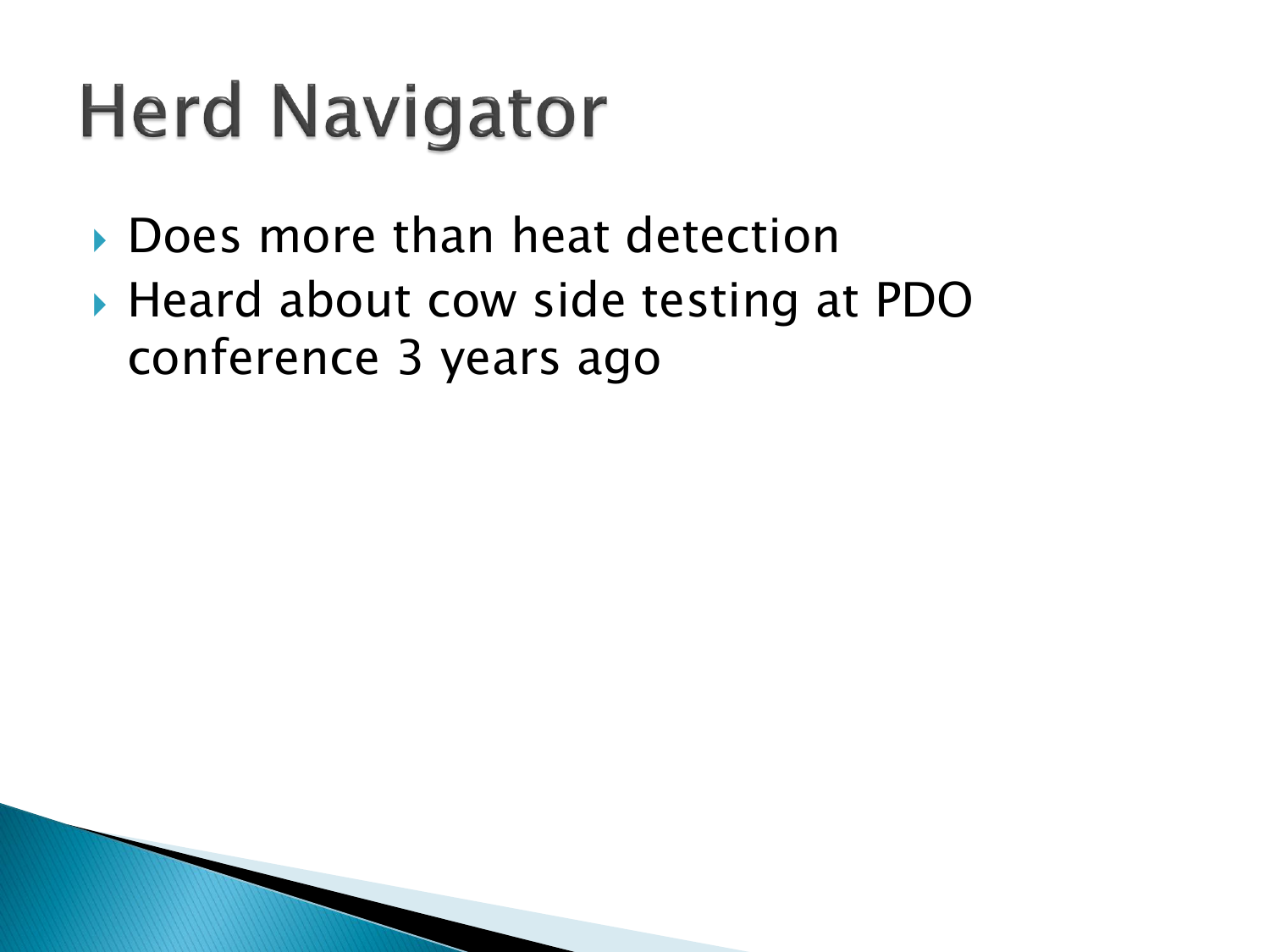# **Herd Navigator For Us**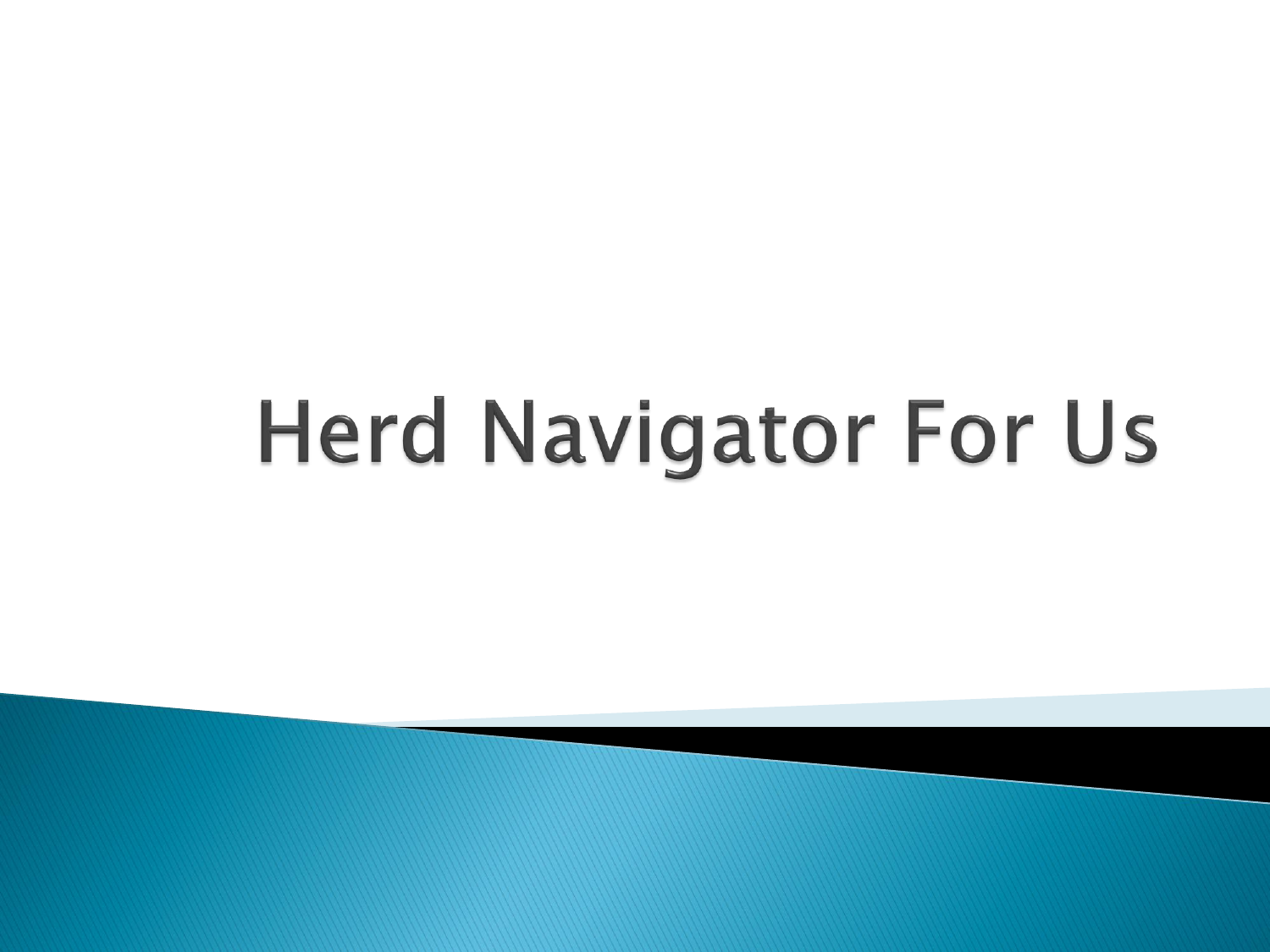#### Urea

- ▶ Set up into four groups with daily information
- Allows for protein adjustments during feed changes
- ▶ 0.1 change in protein saves us 17kg per day
- Maximize production, reduce protein costs and help with reproduction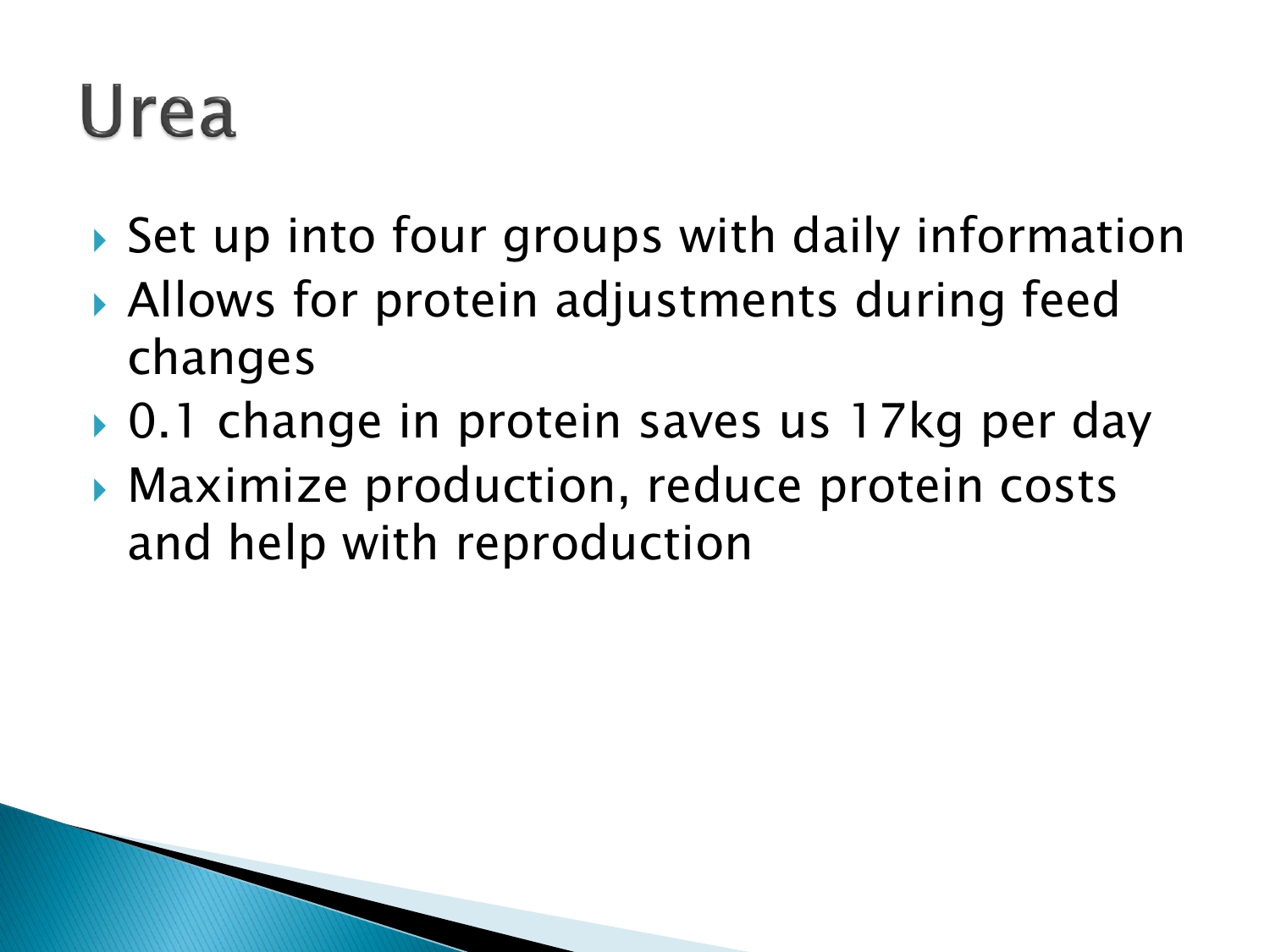#### Ketone

- Treated more cows earlier for ketosis with less retreats
- Draws attention to other issues that may be affecting cow like metritis
- Decrease in cows culled because of acidosis and DAs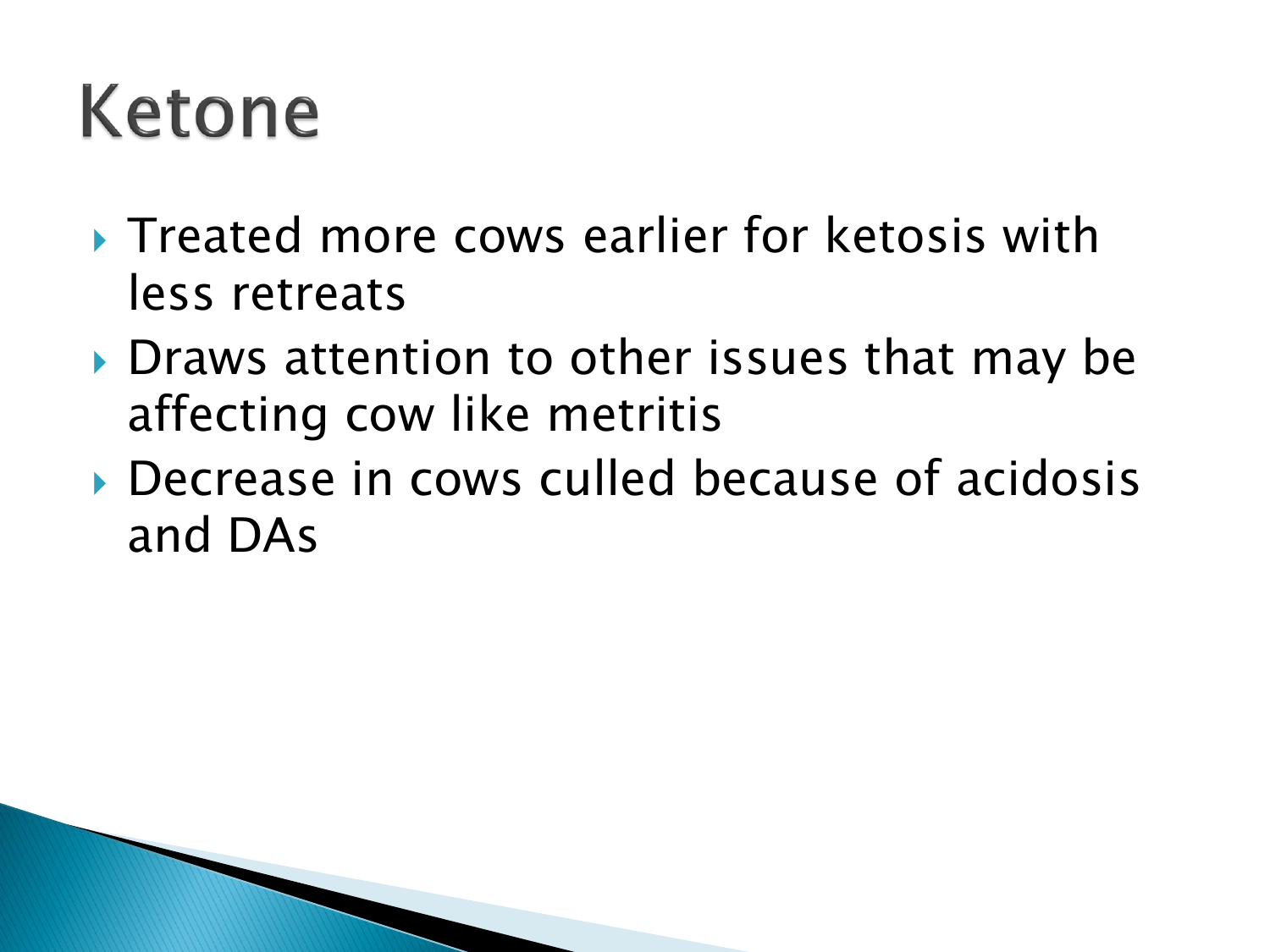#### 



| <b>STAGE OF LACTATION PROFILE</b> |      |                                       |            | <b>STAGE OF LACTATION PROFILE</b> |      |                                       |            |
|-----------------------------------|------|---------------------------------------|------------|-----------------------------------|------|---------------------------------------|------------|
| Stage (Days)                      | Cows | <b>Test Day</b><br>Production<br>M kg | Milk<br>kg | Stage (Days)                      | Cows | <b>Test Day</b><br>Production<br>M kg | Milk<br>kg |
| $1 - 44$                          | 33   | 42.9                                  |            | $1 - 44$                          | 20   | 41.9                                  |            |
| $45 - 99$                         | 32   | 45.1                                  | 11510      | $45 - 99$                         | 29   | 49.7                                  | 12569      |
| $100 - 199$                       | 61   | 38.5                                  | 11231      | $100 - 199$                       | 56   | 40.8                                  | 12017      |
| $200 - 305$                       | 44   | 32.8                                  | 11374      | $200 - 305$                       | 53   | 32.6                                  | 11591      |
| <b>Over 305</b>                   | 17   | 26.0                                  | 12164      | Over 305                          | 12   | 28.0                                  | 11570      |
| Dry                               | 15   |                                       | 11692      | Dry                               | 26   |                                       | 11864      |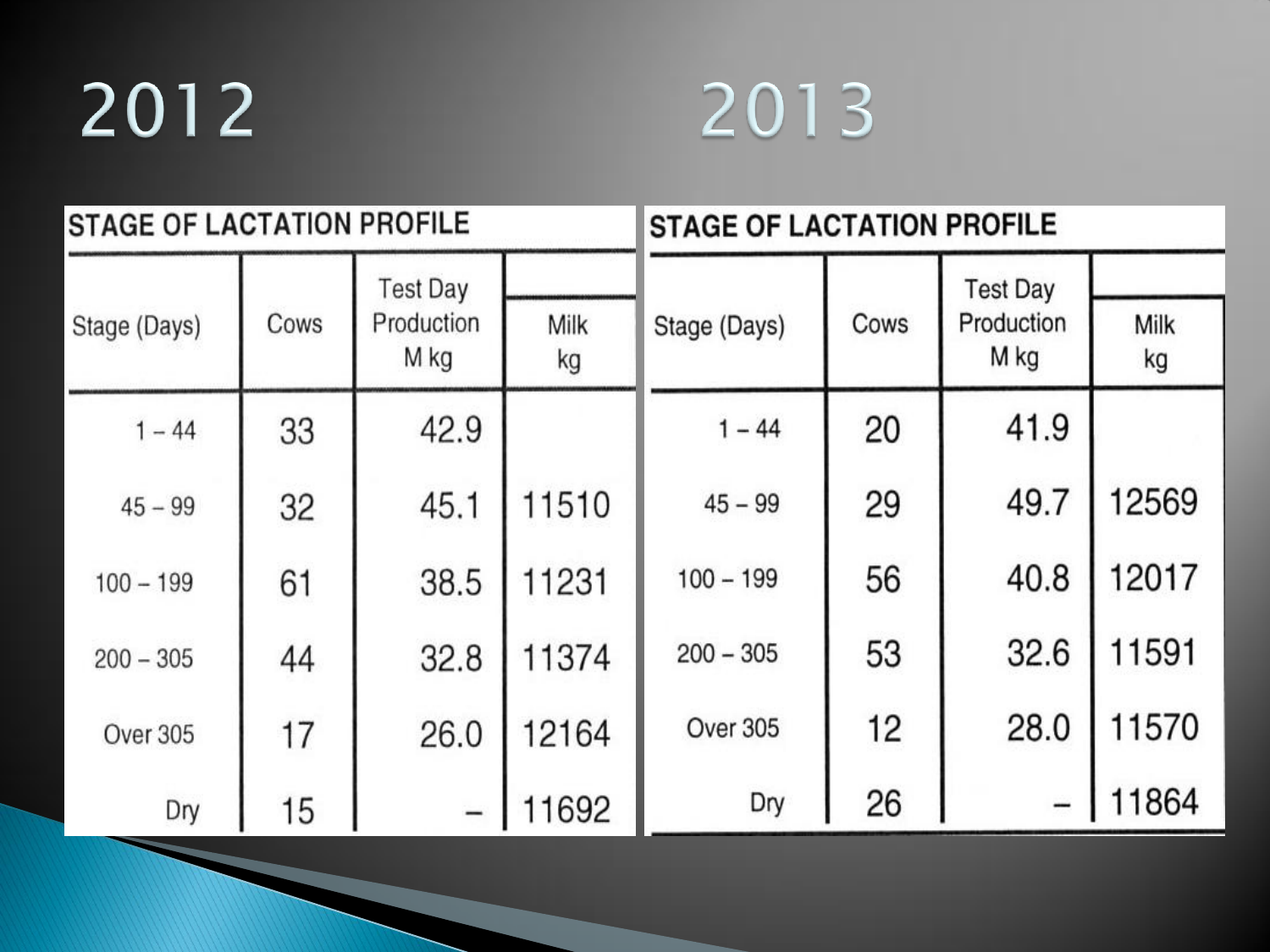#### **Mastitis**

- ▶ SCC under 200 before installing Herd Navigator
- ▶ 2 out of 3 signs and we treated
- Sensitivity is such that we get an alarm with no visible signs
- ▶ Increase awareness has reduced our SCC to under 175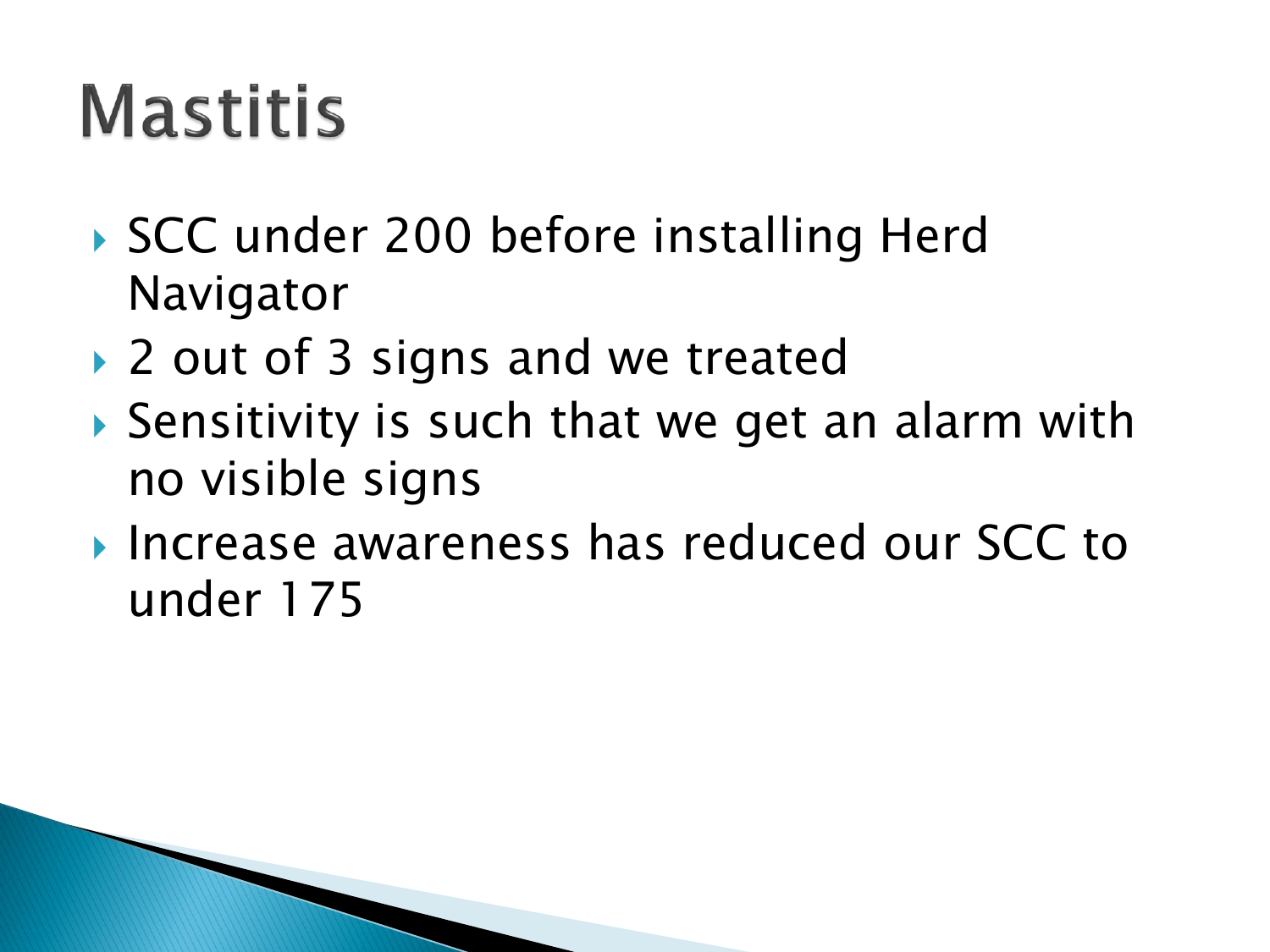#### Progesterone

- ▶ The main attraction
- ▶ Breeding
- ▶ Pregnancy checks at 38 days
- Anestrus and cystic cows
- ▶ Protocols are to set to start hormone treatments to hit our breeding targets of either 75 or 100 days depending on production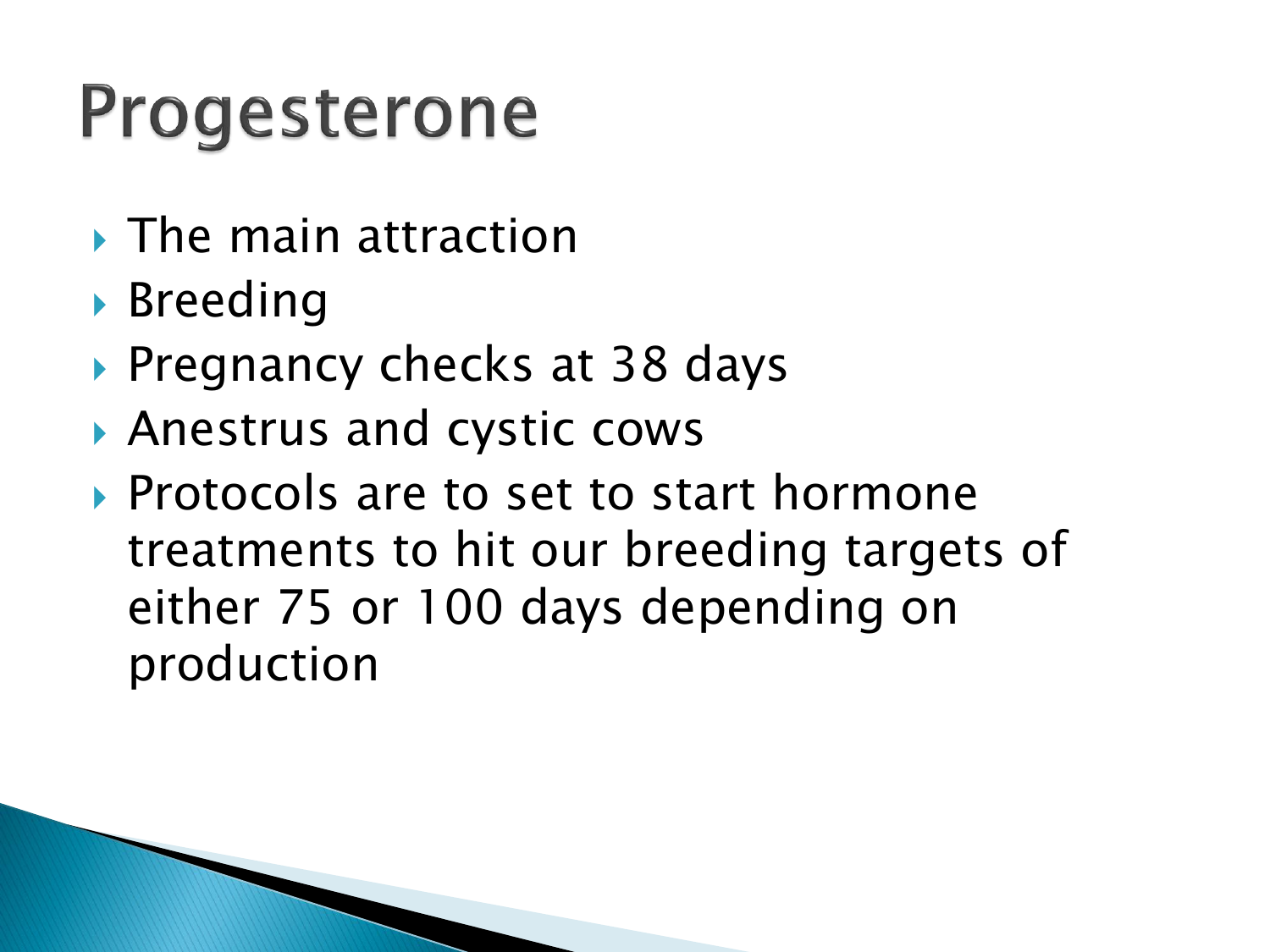#### **Management Changes After Herd** Navigator

- Moved VWP from 55d to 75d
- ▶ No longer use ovasynch
- Greater incidence of mastitis in early lactation group adjusted head rails and increased amount of sand
- MUN levels higher than herd average in early lactation mature, and lower in late first lactation heifers
- Greater stress impact on progesterone levels when changing groups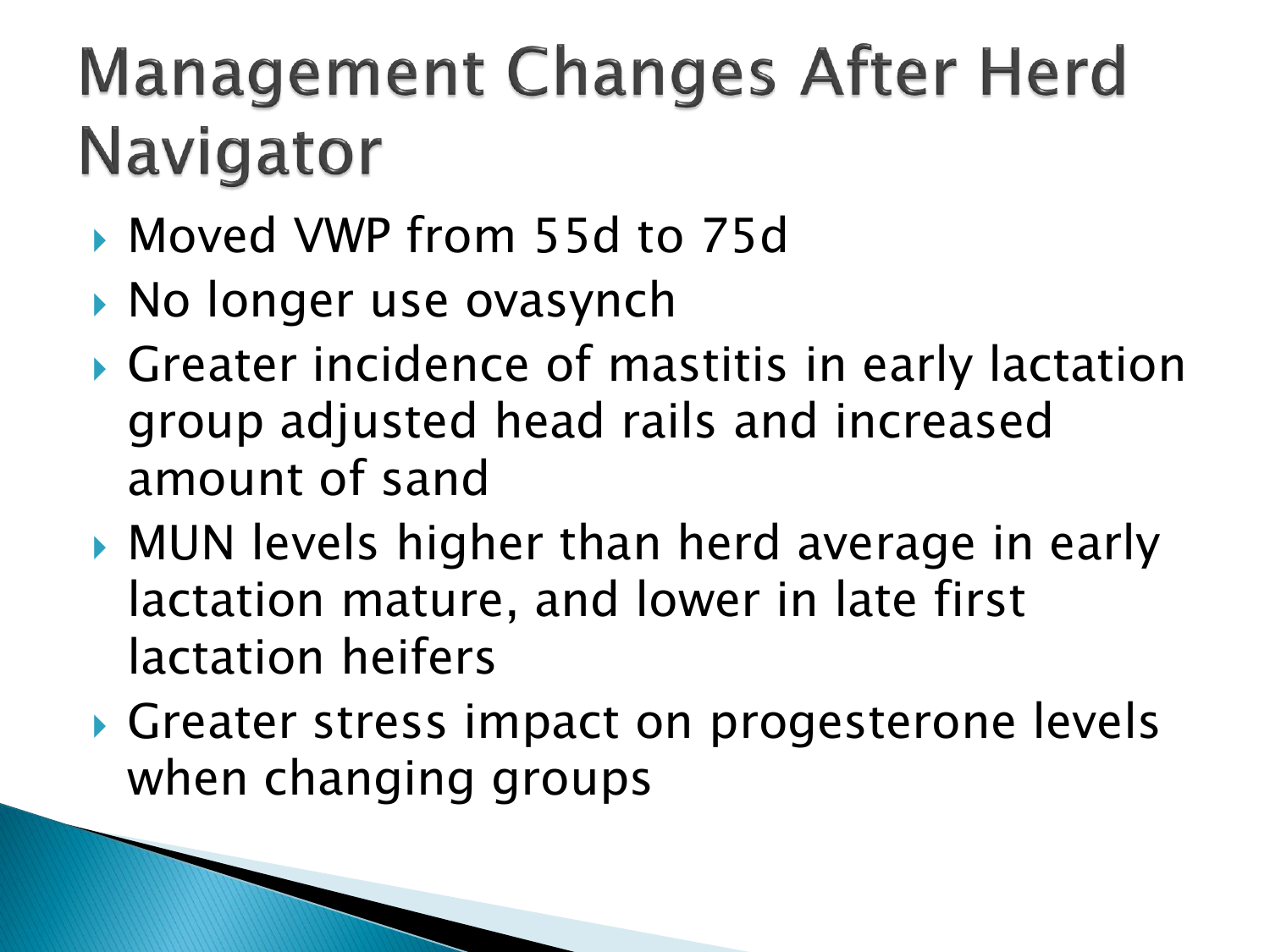#### **Annual Report Dec. 2012**

| <b>Management Area</b>            | <b>Two Years</b><br>Ago | Last<br>Year | <b>Current</b><br>Year |
|-----------------------------------|-------------------------|--------------|------------------------|
| <b>PRODUCTION</b>                 |                         |              |                        |
| <b>Annual Milk Value (\$/cow)</b> | 8048                    | 8274         | 8731                   |
| Annual Milk (kg)                  | 11761                   | 12028        | 11991                  |
| Annual Fat (kg)                   | 442                     | 455          | 465                    |
| Annual Protein (kg)               | 366                     | 376          | 362                    |
| <b>Average % Cows in Milk</b>     | 89.8                    | 90.1         | 90.7                   |
| Average SCC ('000)                | 228                     | 219          | 219                    |
| <b>Average LS</b>                 | 2.7                     | 2.6          | 2.7                    |
| Age at 1st Calving (mm.m)         | 23.0                    | 22.5         | 22.0                   |
| <b>Calving Interval</b>           | 13.4                    | 13.0         | 12.7                   |
| Days Dry                          | 52                      | 46           | 48                     |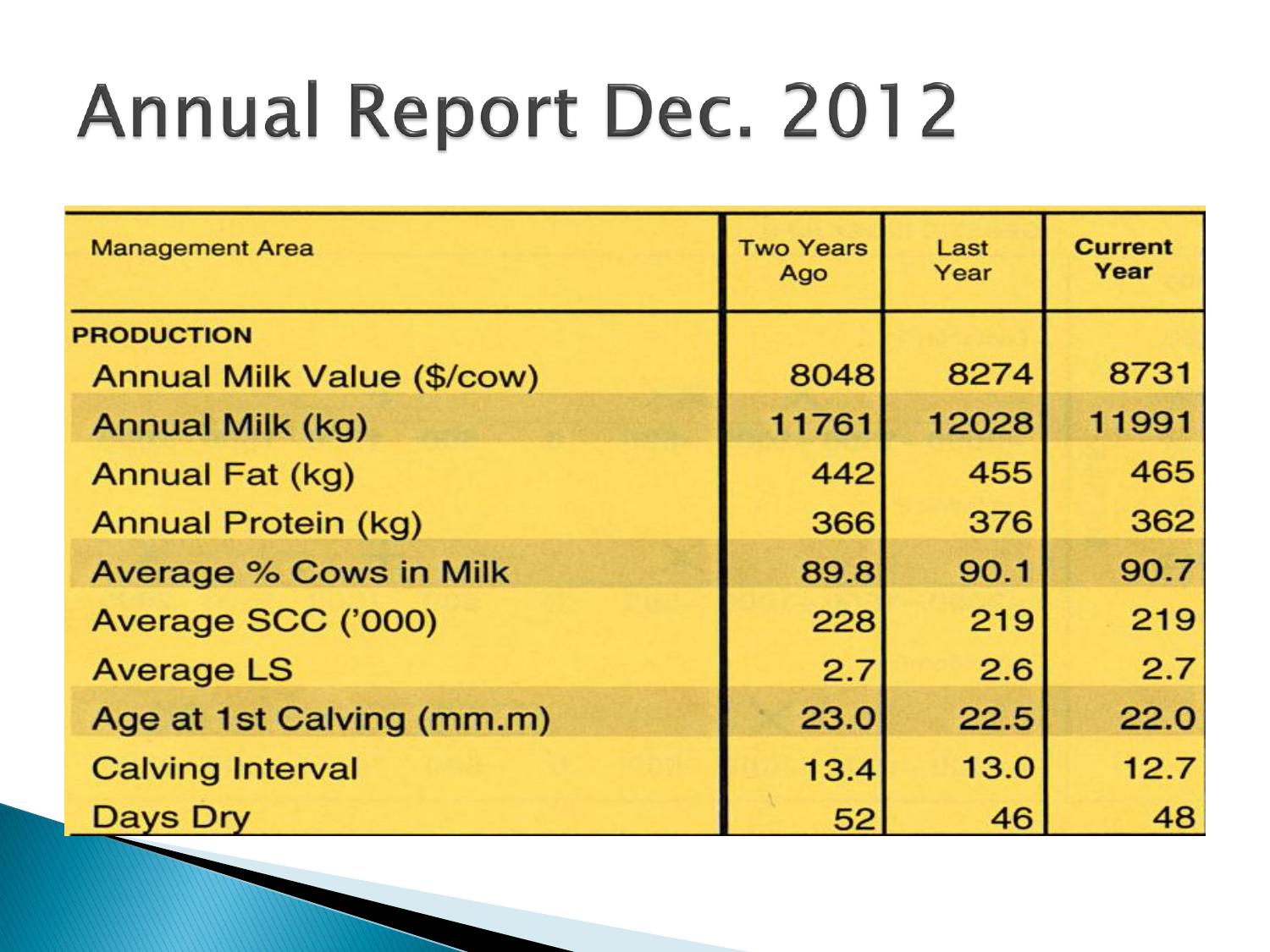| MUN (mg/dl)                       | 12.5 | 10.1 | 9.7 |
|-----------------------------------|------|------|-----|
|                                   |      |      |     |
| Breedings/Cow/yr                  | 2.4  | 2.4  | 2.4 |
| <b>Avg Days Gestation</b>         | 277  | 276  | 276 |
| <b>Avg Days to 1st Breeding</b>   | 70   | 69   | 89  |
| <b>Avg Days Open</b>              | 126  | 114  | 105 |
|                                   |      |      |     |
|                                   |      |      |     |
| <b>Voluntary Removal Rate (%)</b> | 16   | 12   | 22  |
| Involuntary Removal Rate (%)      | 26   | 23   | 30  |
| Dairy Sales (%)                   | 7    | 4    | 8   |
|                                   |      |      |     |